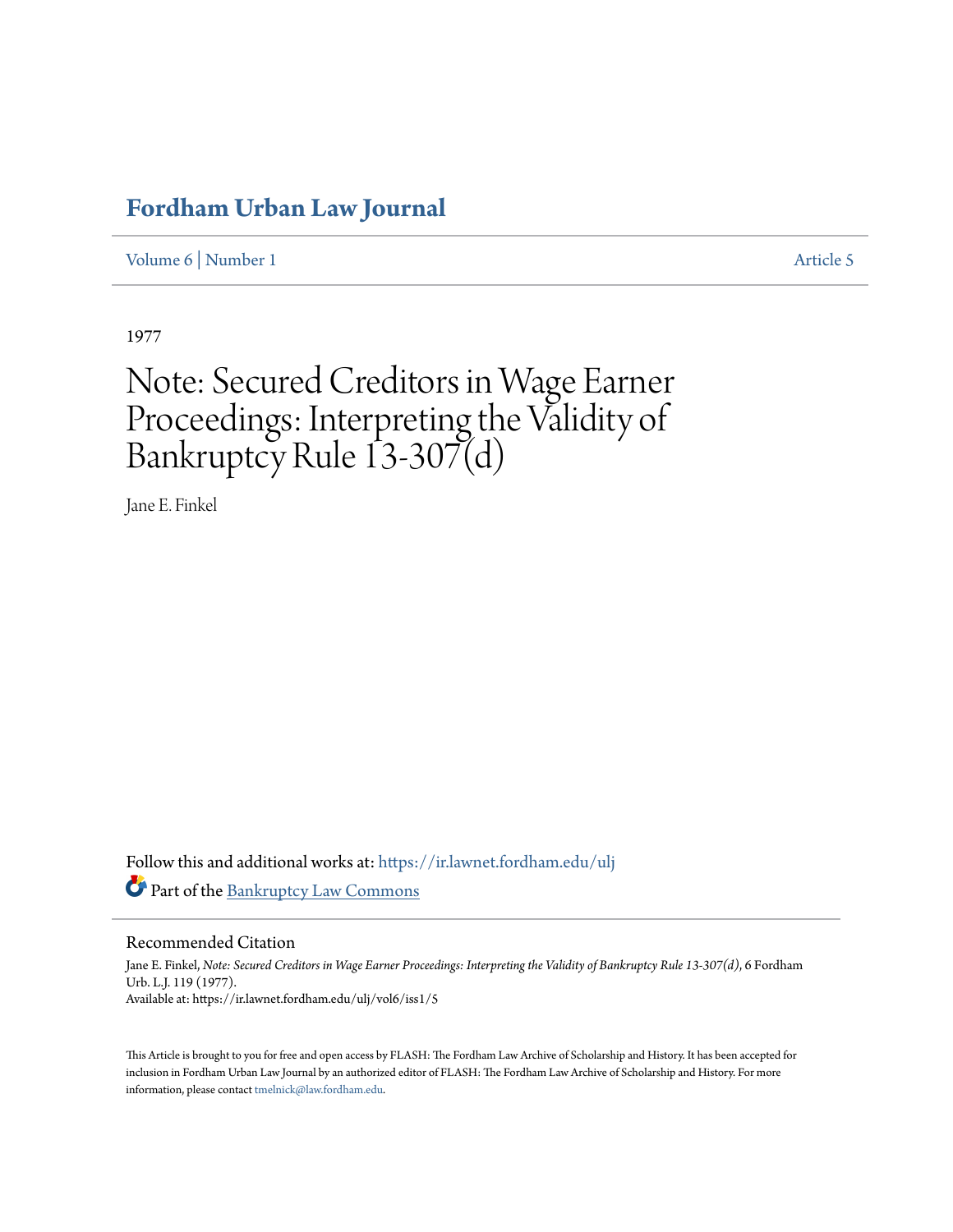### **SECURED** CREDITORS **IN WAGE** EARNER PROCEEDINGS: INTERPRETING THE VALIDITY OF BANKRUPTCY RULE **13-307(d)**

#### **I. Introduction**

On October 1, 1973 the Supreme Court promulgated rules' prescribing the practice and procedure to be followed in cases and proceedings governed by Chapters I-VII and Chapter XIII of the Bankruptcy Act (hereinafter "Act").<sup>2</sup> The procedural changes are extensive, permeating every stage of straight bankruptcy and Chapter XIII Wage Earner proceedings.3 One of the more important rules is Bankruptcy Rule  $13-307(d)$ , which deals with claims of secured creditors in Wage Earner proceedings under Chapter XIII. The rule provides:<sup>5</sup>

If a secured creditor files a claim, the value of the security interest held by him as collateral for his claim shall be determined by the court. The claim shall be allowed as a secured claim to the extent of the value so determined and as an unsecured claim to the extent it is enforceable for any excess of the claim over such value **. . .**

Secured creditors have challenged the validity of Rule 13-307(d), claiming that the rule modifies the secured party's substantive right to full recovery of the contract price.<sup>6</sup> Thus, they allege that it is a substantive rule of law and outside the Supreme Court's rulemaking power.7 Various courts have made conflicting decisions.8 The resolution of this issue will have significant impact on future creditorpurchaser relations and on the future of Chapter XIII Wage Earner proceedings as a viable alternative to straight bankruptcy. A better understanding of the status of the secured creditor in this area of bankruptcy law requires a discussion of the legislative history be-

<sup>1.</sup> Bankruptcy Rules and Official Bankruptcy Forms, 411 U.S. 989 (1973).

<sup>2. 11</sup> U.S.C. §§ 1-1200 (1970).

<sup>3.</sup> *See* text accompanying notes 9-11 *infra.*

<sup>4.</sup> Bankruptcy Rules, 11 U.S.C. Rule 13-307(d) (Supp. V 1975).

<sup>5.</sup> *Id.*

<sup>6.</sup> *In re* McKee, 416 F. Supp. 652, 654 (E.D. Ark. 1976).

<sup>7.</sup> *Id.* at 653-54.

*<sup>8.</sup> Compare In re* Moralez, 400 F. Supp. 1352 (N.D. Cal. 1975) *with In re* Wall, 403 F. Supp. 357 (E.D. Ark. 1975). *See also In re* Garcia, 396 F. Supp. 518 (C.D. Cal. 1974).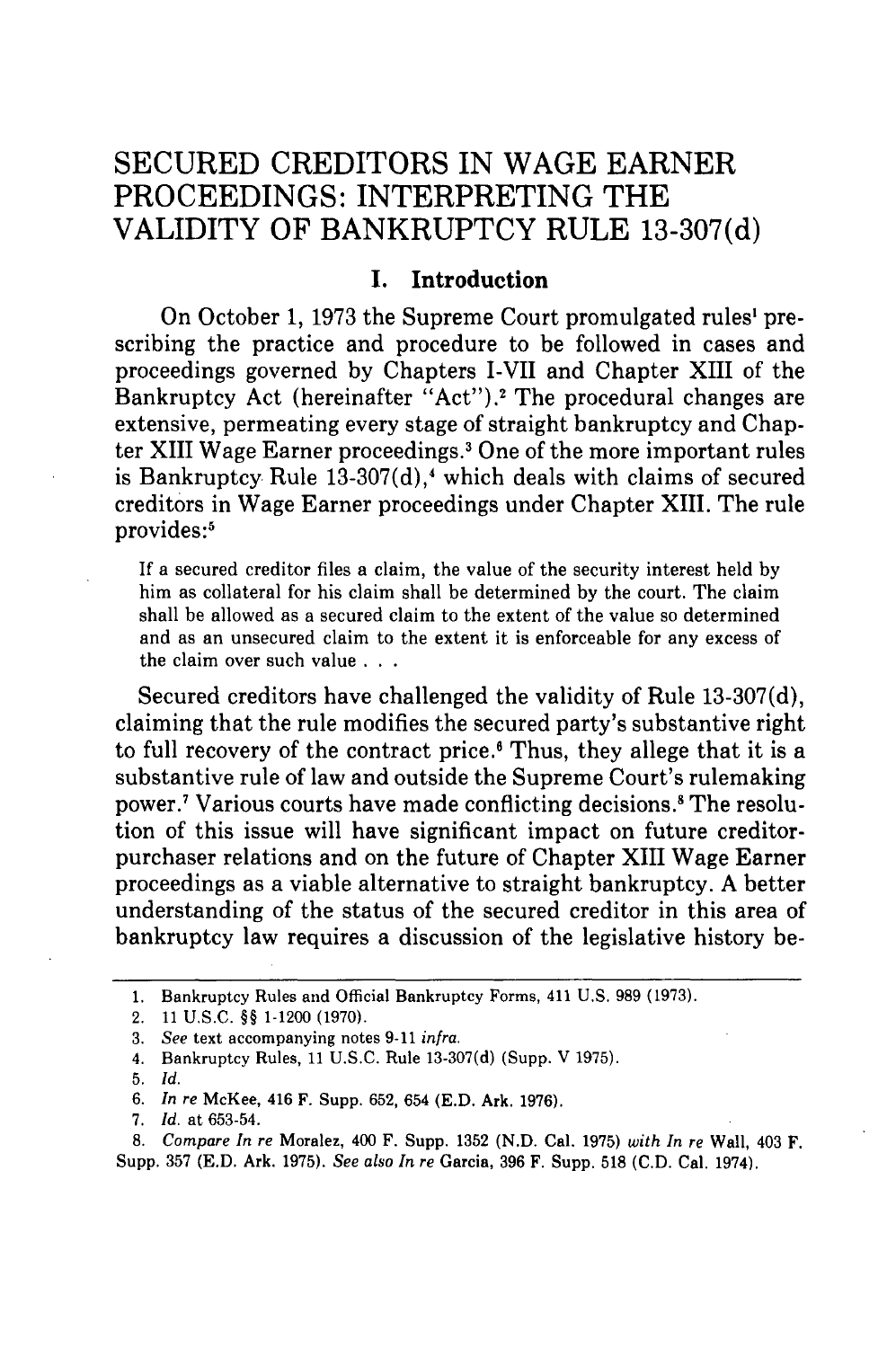120

hind Chapter XIII and the Bankruptcy Rules, and a review of the most recent post-rule cases.

#### **II.** Chapter XIII

Congress enacted Chapter XIII of the Act to ameliorate the harsh results and unsatisfactory solutions of a straight bankruptcy.<sup>9</sup> Chapter XIII relief is available to anyone whose principal income is derived from wages, salary or commissions,<sup>10</sup> and who is unable to pay his debts as they mature.<sup>11</sup> It allows a debtor relief to liquidate debts out of future earnings, without requiring a liquidation of assets.<sup>12</sup> Thus, it enables such a wage earning debtor to avoid the stigma and loss of property which accompany a straight bankruptcy discharge.

There are numerous reasons why the Chapter XIII Petition is a highly desirable method of debtor relief for individuals.<sup>13</sup> The debtor will be able to retain the property which constitutes the creditor's security, rather than relinquish all of his non-exempt property to a trustee in Bankruptcy.<sup>14</sup> There must be an allocation of future income among creditors,<sup>15</sup> but the debtor is protected from lawsuits, wage garnishments, and levies of execution by creditors holding non-dischargeable claims." While the Act prohibits a debtor who receives a discharge in straight bankruptcy from receiving another discharge within six years, $17$  there is no such prohibition under a Chapter XIII plan.<sup>18</sup> Nevertheless, a conflict arises between the im-

H.R. REP. No. 193, 86th Cong., 1st Sess. 2 (1959).

14. Property of the bankrupt is collected by the trustee in a straight bankruptcy under the provisions of section 75(a) of the Bankruptcy Act. 11 U.S.C. § 75(a) (1970).

15. Note, *Effectuating the Purpose of Chapter XIII of the Bankruptcy Act,* 22 Maine L. Rev. 401, 403 (1970).

17. *Id.*

<sup>9.</sup> H.R. REP. No. 1409, 75th Cong., 1st Sess. 52-55 (1937).

<sup>10.</sup> **11** U.S.C. **§** 1006(8) (1970).

*<sup>11.</sup> Id.* at **§** 1023.

<sup>12.</sup> *Id.* at **§** 1001-86.

<sup>13.</sup> A report to the House of Representatives stated:

<sup>[</sup>Cihapter XIII provides a highly desirable method for dealing with the financial difficulties of individuals. It creates an equitable and feasible way for the honest and conscientious debtor to pay off his debts rather than having them discharged in bankruptcy. The power of the court to change the amount and maturity of installment payments without affecting the aggregate amount of such payments makes Chapter XIII particularly applicable to the present day financial problems generated by heavy installment buying.

<sup>16.</sup> **11** U.S.C. *§§* 1011, 1014 (1970).

<sup>18.</sup> Perry v. Commerce Loan Co., 383 U.S. 392 (1966).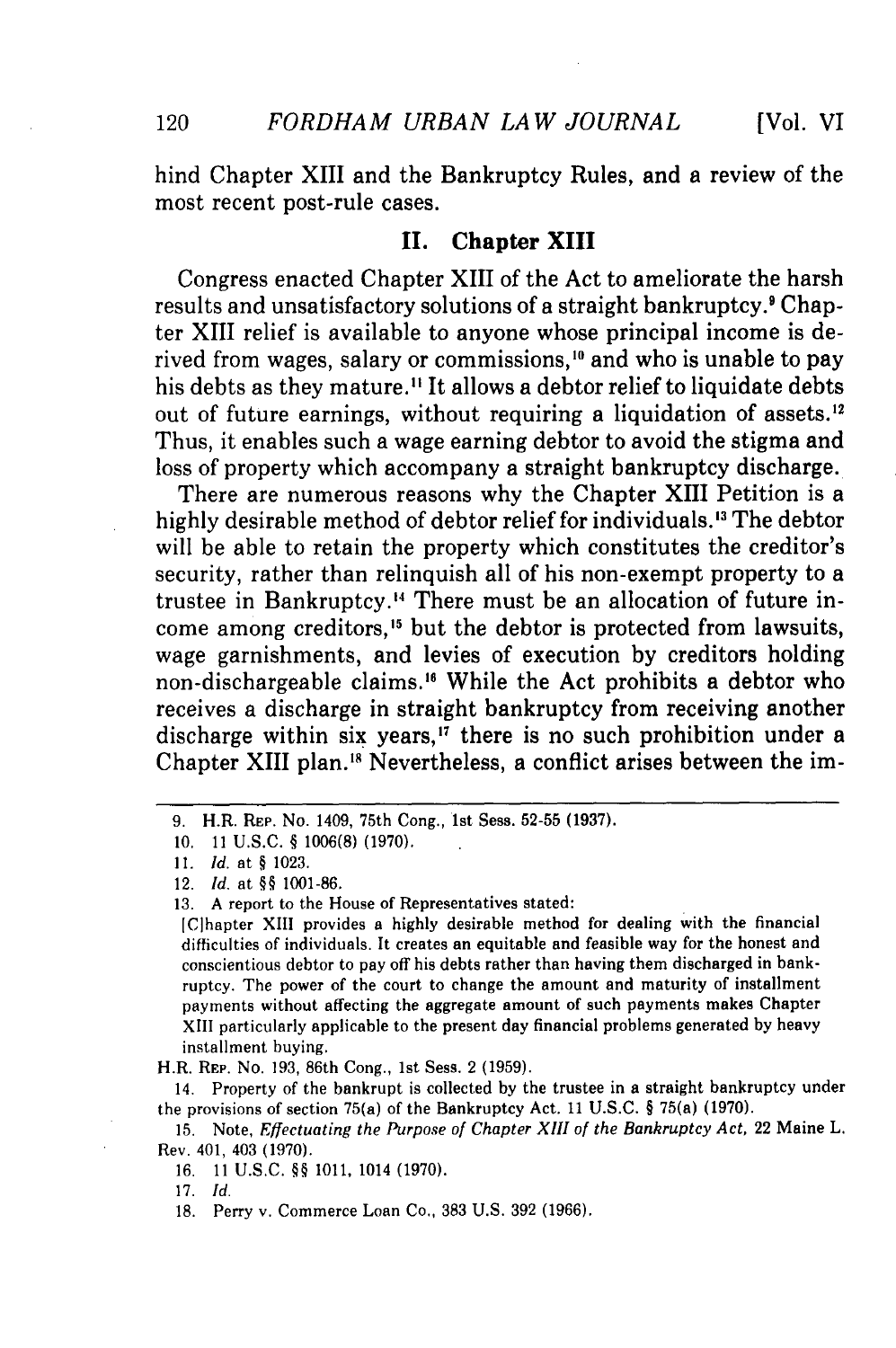<sup>19771</sup> *NOTES*

plementation of these features of Chapter XIII and the wishes of a secured creditor to reclaim his secured property, or realize full periodic payments as specified in his contract with the debtor.

#### **III. Pre-Rule Cases**

Prior to the Bankruptcy Rules, courts which considered the role of the secured creditor, often generated conflicting opinions.<sup>19</sup> Differences arose out of the interpretation of section **652,** the "dealt with" clause of the Act, whereby every secured creditor whose claim is "dealt with" must consent before a court can accept a Wage Earner Plan.'" The manner in which courts interpreted this clause determined the rights and status of the secured creditor and often allowed such a creditor to destroy the viability of a Chapter XIII plan.

#### **A. The Strict Interpretation Cases**

One line of cases, wherein courts strictly interpreted the "dealt with" clause, basically held that a secured creditor was "dealt with" if his contracts were in any way changed.<sup>21</sup> These decisions prohibited the acceptance of a Chapter XIII plan when there were non-

The court in *In re Copes,* 206 F. Supp. 329 (D. Kan. 1962) rejected a plan which called for payment of \$27 per month to a partially secured creditor when the contract required \$45 per month. *Id.* at 330.

In *In re Pappas,* 216 F. Supp. 819 (S.D. Ohio 1962), a partially secured creditor held a note for \$753 secured by furniture worth \$300. *Id.* at 820. The court held that where a secured creditor under the plan would not receive payment sufficient to meet the obligation of the debtor according to the terms of the instrument creating the debt, the acceptance of that secured creditor was necessary for confirmation of the Wage Earner Plan. *Id.* at 822. The case is an example of the failure of most courts to distinguish between a partially secured and a secured creditor.

The District Court for the Eastern District of Arkansas in *In re Rutledge,* 277 F. Supp. 933 (E.D. Ark. 1967), considered the failure of the Bankruptcy Court to provide for payment of arrears within a specific time period as "dealing with" the creditor, since the extension varied the contract from what the parties had agreed on. *Id.* at 934-35. *See also* Terry v. Colonial Stores, 411 F.2d 553 (5th Cir. 1969).

<sup>19.</sup> *Compare In re* Pappas, 216 F. Supp. 819 (S.D. Ohio 1962); *In re* Copes, 206 F. Supp. 329 (D. Kans. 1962); *In re* O'Dell, 198 F. Supp. 389 (D. Kan. 1961) *with In re* Pizzolato, 268 F. Supp. 353 (W.D. Ark. 1967); *In re* Wilder, 225 F. Supp. 67 (M.D. Ga. 1963). *See* notes 21 and 25 *infra.*

<sup>20. 11</sup> U.S.C. § 1052(1) (1970).

<sup>21.</sup> *See In re* O'Dell, 198 F. Supp. 389 (D. Kan. 1961). The court in that case held that a Wage Earner Plan must provide full payments to all secured creditors according to the contract terms. In *O'Dell,* the plan provided for a payment of \$37 per week to a creditor whose contract called for payment of \$38. *Id.* at 390-91.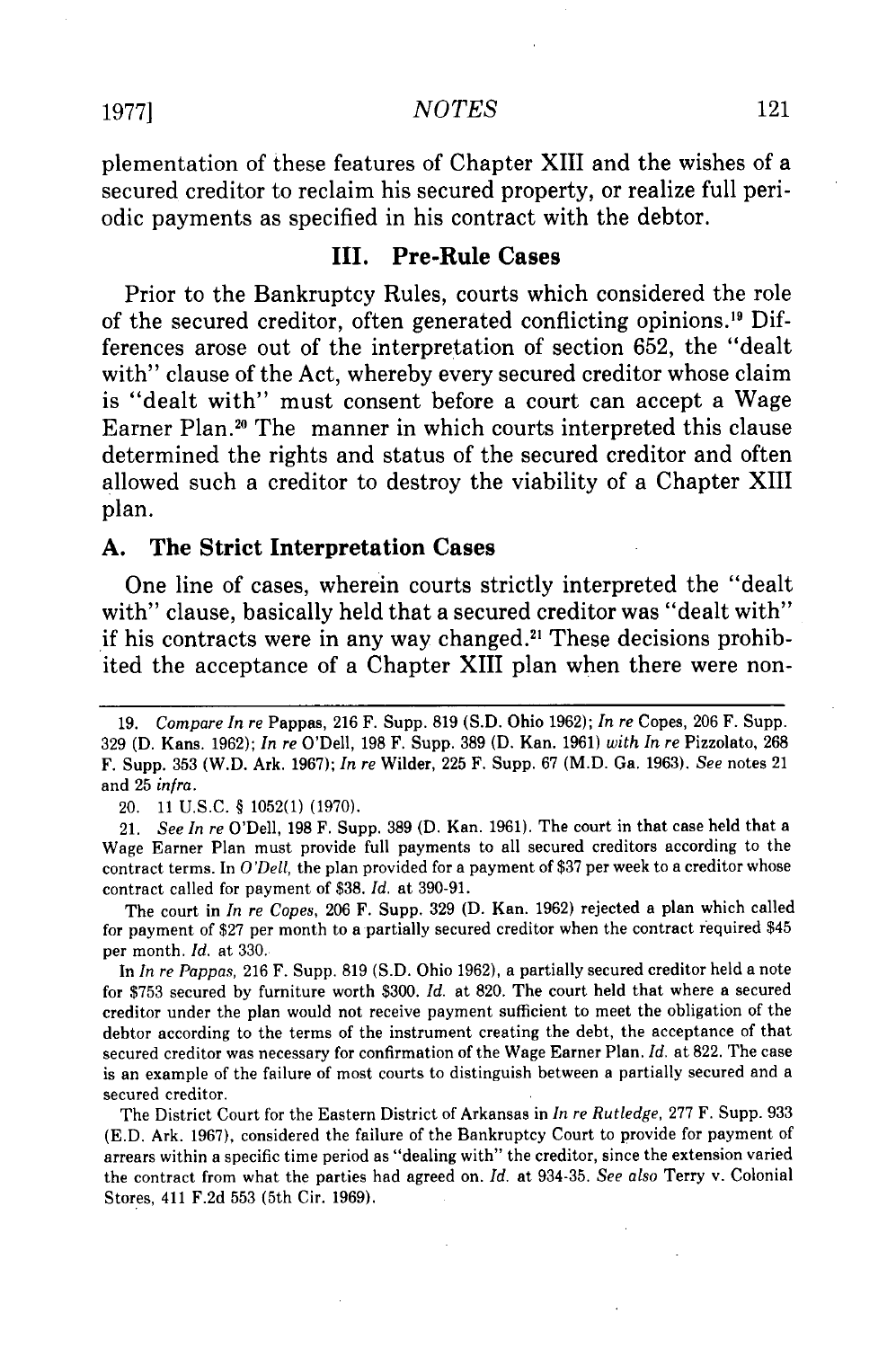assenting secured creditors.<sup>22</sup> They allowed even a partially secured creditor to obtain full payment under the contract terms by using the strength of his secured creditor status.<sup>23</sup> Apparently, these courts considered the creditor's contract rights to be more important than the formulation of a viable Wage Earner Plan.<sup>24</sup> This restrictive approach severely limited the utility and operation of the Wage Earner procedure.

#### B. **The Less Restrictive 'Approach**

Other courts adopted a more enlightened stance prior to the new rules. They allowed the debtor under the Chapter XIII plan to modify a secured creditor's contract when it was necessary to preserve the plan.<sup>25</sup> Specifically, these courts assumed that it was more equitable to subject the creditor to a slight delay in payment than to destroy a Chapter XIII plan and possibly force a debtor into straight bankruptcy." By construing the phrase "dealt with" as being synonymous with the term "affected," the courts made use of section 607 of the Act, $x$ <sup>2</sup> which states that "[a] creditor shall be deemed to be affected by a plan only if his interest shall be materially and adversely affected thereby."<sup>28</sup> The courts interpreted this section to permit confirmation of a plan which modified a secured creditor's payment rights if the objecting creditor's interest was not "materially and adversely affected."<sup>29</sup> Thus, one court applying this approach believed that the court could use its injunctive power to protect a plan which modified to some degree the provisions of an

In *In re Pizzolato,* 268 F. Supp. 353 (W.D. Ark. 1967), the court held that the delay of a baloon payment was not sufficient to upset the entire Wage Earner Plan and possibly force the debtor into straight bankruptcy. *Id.* at 357-58. *See also In re* Teegarden, 330 F. Supp. 1113 (E.D. **Ky.** 1971).

28. Id.

29. *Id.*

122

<sup>22.</sup> *See In re* Rutledge, 277 F. Supp. 933, 934 (E.D. Ark. 1967); *In re* Pappas, 216 F. Supp. 819, 822 (S.D. Ohio 1962); *In re* Copes, 206 F. Supp. 329, 330 (D. Kan. 1962).

<sup>23.</sup> *See* 277 F. Supp. at 934-35; 216 F. Supp. at 822; 206 F. Supp. at 330.

<sup>24.</sup> *See* note 21 *supra.*

<sup>25.</sup> *See In re* Wilder, 225 F. Supp. 67 (M.D. Ga. 1963). The court in *Wilder* allowed a slight modification of a secured creditor's rights in order to preserve the Wage Earner Plan. The court said that a two month delay did not seriously affect payments, and thus, the plan was not impaired and the creditor's acceptance was not necessary for confirmation. *Id.* at 69.

<sup>26.</sup> *See In re* Thompson, 475 F.2d 1217, 1219 (5th Cir. 1973). **27. 11 U.S.C. § 1007 (1970).**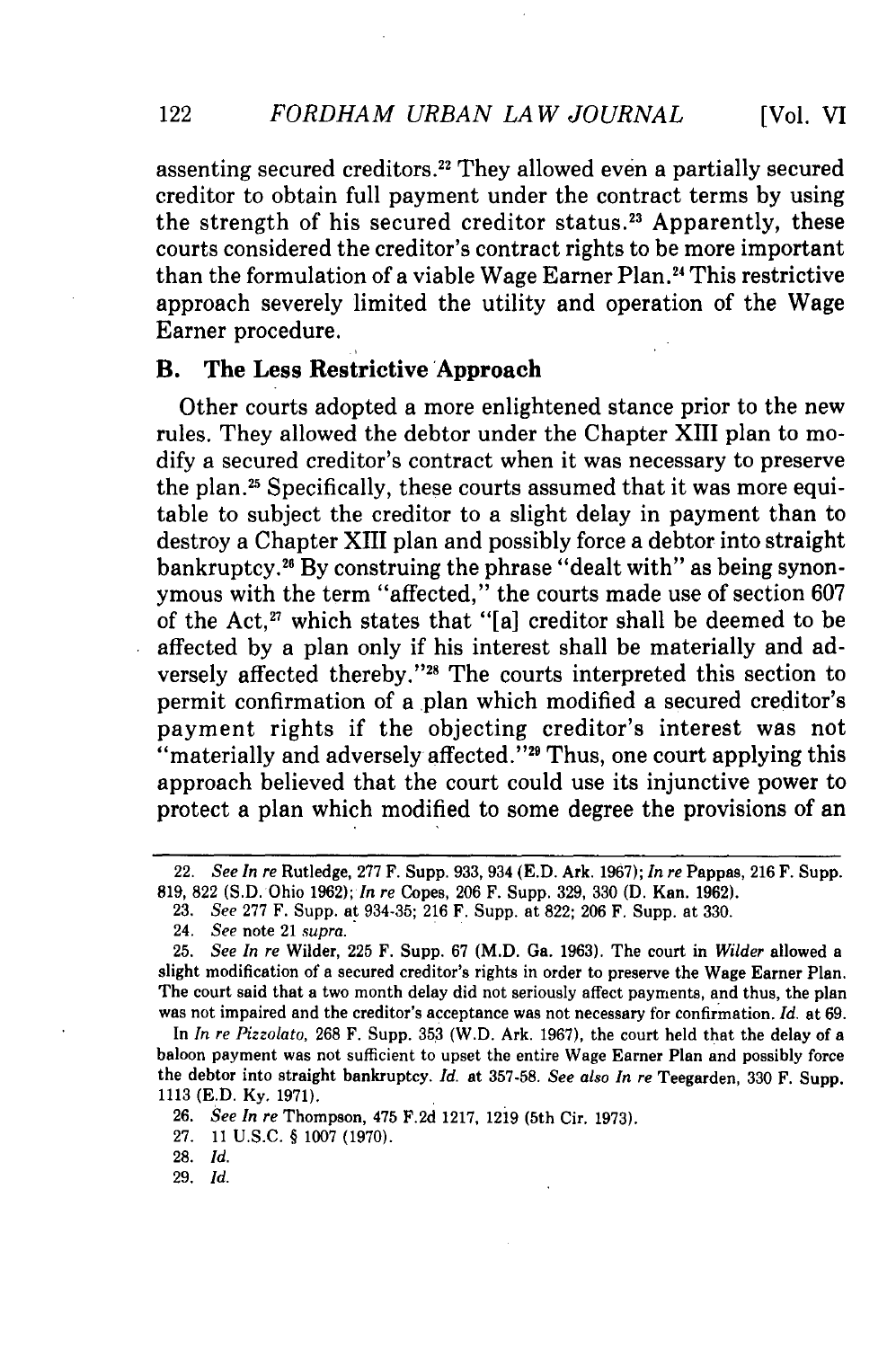installment contract.<sup>30</sup>

The rationale of this line of cases was that a secured creditor was not "dealt with" by the plan unless it either limited the total amount a secured creditor may recover or impaired his security interest.3' The cases stressed that equitable considerations should control when a creditor is technically, but not substantially, "dealt with."<sup>32</sup> Furthermore, these considerations could dictate that the secured creditor be enjoined from enforcing his security interest if reclamation of the collateral would destroy the Wage Earner Plan.<sup>33</sup>

By enjoining reclamation and by slightly modifying the timing of the contract payments, this line of cases made the Chapter XIII plan a viable device, and also maintained a reasonable position towards the secured creditor. These equitable considerations stressed in the "liberal" cases added another dimension to the judicial interpretations of the statutory provisions of Chapter XIII. Yet, even this line of cases did not make Wage Earner Plans feasible when a plan "affected" a partially secured creditor, who by his veto could destroy the viability of a plan. While the decisions were authority for enjoining reclamation, they still required that an "affected" creditor receive full payment in accordance with the contract.34 Thus, for a Wage Earner Plan which involved a partially secured creditor to be successful some other solution had to be provided; new Bankruptcy Rule 13-307(d) attempted to provide such a solution.

#### **IV. Chapter XIII Rules**

Due to the increasing number of bankruptcy cases filed in federal court each year,<sup>35</sup> and the lack of uniform rules governing procedures under the Act, a commission was established in 1970<sup>36</sup> to make recommendations regarding rules and procedures in bankruptcy

**<sup>30.</sup>** *In re* Duncan, 33 F. Supp. **997 (E.D. Va.** 1940).

**<sup>31.</sup>** *See In re* Thompson, 475 **F.2d 1217, 1218** (5th Cir. **1973);** In reTeegarden, **330** F. Supp.

**<sup>1113,</sup>** 1114 **(E.D. Ky. 1971);** In re Pizzolato, **268** F. Supp. **353, 355** (W.D. Ark. **1967).**

**<sup>32.</sup>** *See* 475 **F.2d** at **1218-19; 330** F. Supp. at **1115; 268** F. Supp. at **356.**

**<sup>33.</sup>** *See* In re Thompson, 475 **F.2d 1217** (5th Cir. **1973).** Again, the premise that it is more equitable to subject the creditor to delay than to destroy the plan came into play. *Id.* at **1218- 19.**

<sup>34.</sup> *See* notes **19-30** *supra* and accompanying text.

<sup>35.</sup> *See* Note, *Debtors' Dilemma: Status of the Secured Creditor Under Chapter XIII of the Bankruptcy Act,* 4 U.Cal.D.L. Rev. 277, 278 (1971).

<sup>36.</sup> Act of July 24, 1970, Pub. L. No. 91-354, 84 Stat. 468.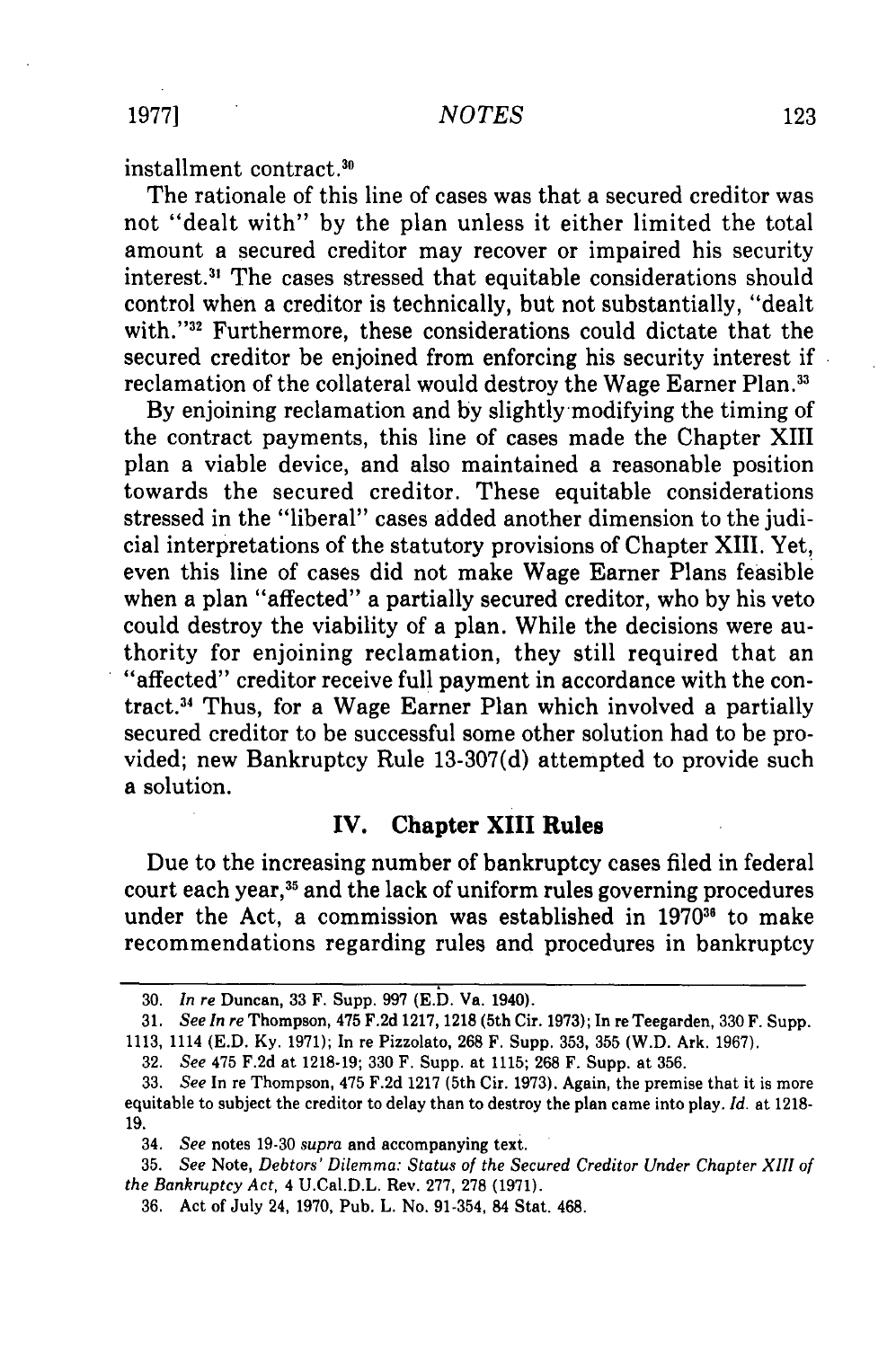cases." On July **30, 1973** the Commission sent its report and recommendations to Congress.<sup>38</sup> The Supreme Court, pursuant to enabling legislation,<sup>39</sup> promulgated the new bankruptcy rules in October, **1973.40** These rules deal with practice and procedure alone, and they may not enlarge, abridge or modify any substantive right.<sup>41</sup> To the extent that practice or procedural provisions of the Act conflict with the rules, the rules supersede the Act<sup>42</sup> and all of the general orders in bankruptcy.43

The Chapter XIII rules require the valuation of security interests. The need to codify this area of bankruptcy was imperative since no reported Chapter XIII case ever differentiated between secured and partially secured creditors.<sup>44</sup> Both enjoyed the same rights. Courts often referred to creditors as secured creditors regardless of the value of the security held. As pre-rule cases demonstrated, the courts permitted a partially secured creditor to prevent adoption of a proposed plan by a single dissent.<sup>45</sup> Threatening to exercise his veto power, the partially secured creditor could demand that the plan provide for his payment in full, according to the terms of his contract. This approach, which gave the partially secured creditor much greater control over the debtor's property than his security interest warranted,<sup>46</sup> was inconsistent with the Act's underlying

<sup>37.</sup> The Rules of Bankruptcy Procedure **are** the result of the same kind of process that produced the Federal Rules of Civil Procedure, the Federal Rules of Criminal Procedure and other rules of procedure prescribed for the federal judiciary. 403 F. Supp. 357, 359 (E.D. Ark. 1975).

**<sup>38.</sup>** H.R. Doc. No. 137, 93d Cong., 1st Sess. (1973).

<sup>39. 28</sup> U.S.C. § 2075 (1970).

<sup>40.</sup> The Rules for general bankruptcy (straight bankruptcy) and Chapter XIII (wage earner proceedings) were published by the Judicial Conference's Advisory Committee on Bankruptcy Rules in March and September 1971, with April 1, 1972 as the deadline for comments. The Rules were approved by the Conference's Committee on Rules of Practice and Procedure in October **1972** and **by** the Judicial Conference in November 1972. The Rules were approved and promulgated **by** the Supreme Court on April 24, 1973, and were reported to Congress on that date. The Rules became effective on October 1, 1973. 411 U.S. 989 (1973).

<sup>41.</sup> *Id.*

<sup>42.</sup> *Id.*

<sup>43.</sup> The order of the Supreme Court promulgating the new Rules, 411 **U.S. 989 (1973),** abrogated the general orders and official forms of bankruptcy that it had previously instituted for the governance of straight bankruptcies and Chapter XIII cases. *Id.* at **991.**

<sup>44.</sup> *See generally* Comment, *The Partially Secured Creditor Under Chapter XIII of the Bankruptcy Act,* **3** Prospectus **285 (1970).**

<sup>45.</sup> *See* notes **19-23** and accompanying text supra.

<sup>46.</sup> **A** partially secured creditor is a secured creditor who has a security interest in collat-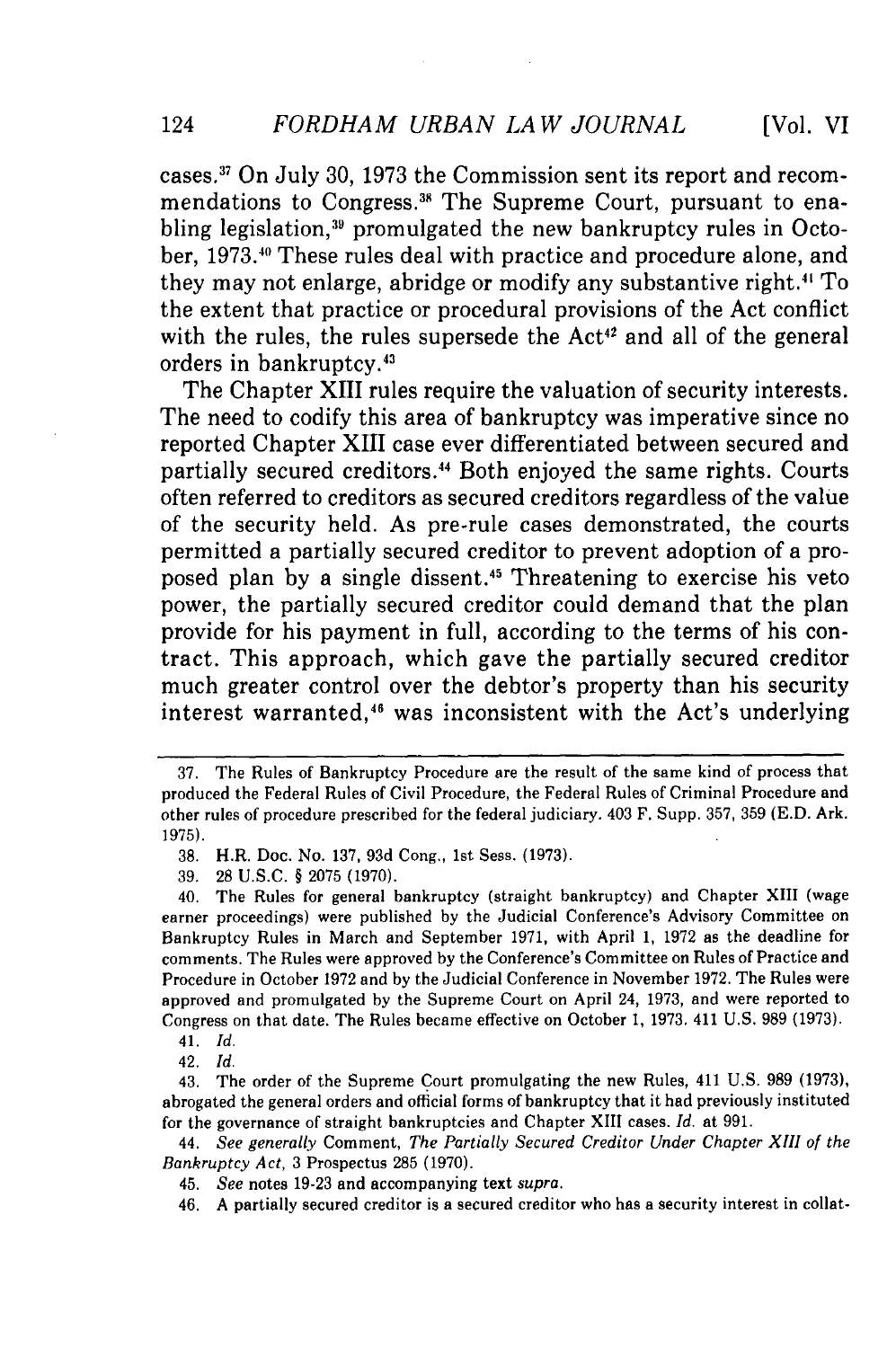#### 1977] *NOTES*

objectives of fairness and equity. This approach also defeated the specific objective of Chapter XIII-that of providing a means of relief and rehabilitation to the wage earner debtor.<sup>47</sup>

The 1973 Chapter XIII rules allegedly provided a solution to this problem. Rule **13-307(d)** provides that the Bankruptcy Judge must value the creditor's collateral to determine the extent to which a creditor might be deemed secured.<sup>48</sup> The Advisory Committee's notes<sup>49</sup> point out that the rule is merely an application of the general bankruptcy requirement that in order to achieve a fair and equitable distribution of the bankrupt's assets, a secured creditor, after receiving full payment of the value of his security, can participate in the general distribution for any amount remaining on his claim.<sup>5</sup>

Under the new rules, any creditor whose claim exceeds the value of his security interest, as outlined **by 13-307(d),** is said to be partially secured.5' The partially secured creditor is then considered to have two claims, one secured and the other unsecured.<sup>52</sup> Thus, the creditor should get exactly what he bargained for when he entered into a security agreement; he would be a secured creditor to the extent that he protected himself and an unsecured creditor for the remainder left on the contract.<sup>53</sup>

47. H.R. REP. No. 193, 86th Cong., 1st Sess. 2 (1959).

48. Bankruptcy Rule 13-307(d) states:

**If** a secured creditor files a claim, the value of the security interest held **by** him as collateral for his claim shall be determined by the court. The claim shall be allowed as a secured claim to the extent of the value so determined and as an unsecured claim to the extent it is enforceable for any excess of the claim over such value. For the purposes of this subdivision the court may appoint an appraiser in the manner specified **by** and subject to the limitations of Bankruptcy Rule 606.

- 11 U.S.C. Rule 13-307(d) (Supp. V 1975).
	- 49. *Id.*
	- 50. 11 U.S.C. § 93(h) (1970).
	- 51. 11 U.S.C. Rule 13-307(d) (Supp. V 1975).
	- 52. Bankruptcy Rule 13-202(c) provides:

**A** creditor whose claim has been allowed in part as a secured claim and in part as an unsecured claim shall be entitled to accept or reject a plan in both capacities unless his secured claim is not dealt with **by** the plan, in which event he shall be entitled to accept or reject only as an unsecured creditor.

- 11 U.S.C. Rule 13-202(c) (Supp. V 1975).
	- 53. United States Nat'l Bank v. Chase Nat'l Bank, 331 U.S. 28, 34 (1947).

eral which is worth less than the debt secured thereby. The partially secured creditor usually has his security interest in rapidly depreciating collateral such as an auto, home furnishings, or appliances which have a limited resale value. *See* **10 COLLIER, BANKRUPTCY** 48-49 (14th ed. 1977).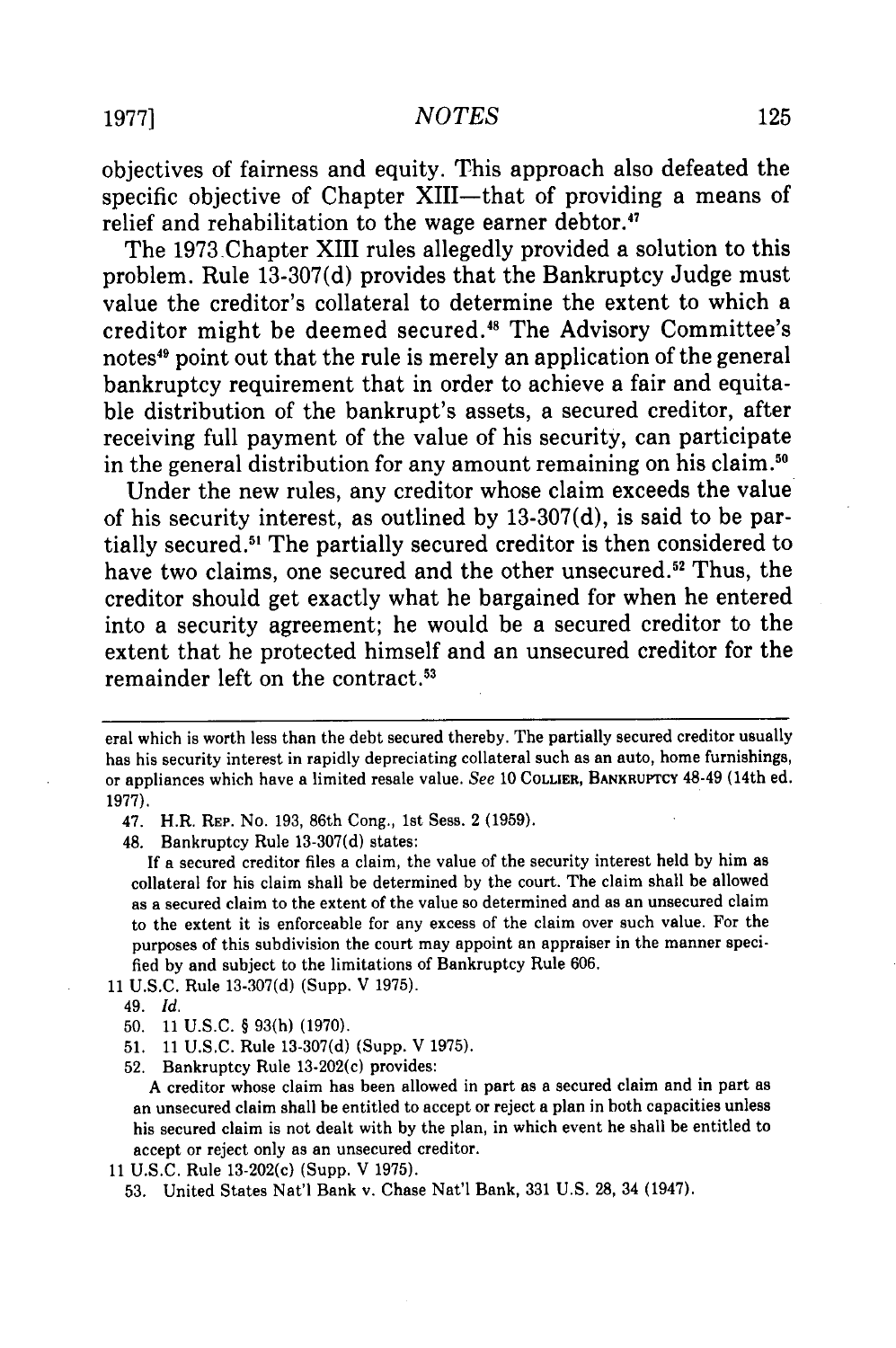#### **V. Post-Rule Cases**

There are few reported cases on the validity of the new bankruptcy rules and those that do exist have reached conflicting results.

The first reported case interpreting the rule was *In re Garcia.*<sup>54</sup> Here a secured creditor of an automobile rejected the Wage Earner Plan and filed a complaint for reclamation of the car and for relief from automatic stay of lien enforcement.<sup>55</sup> The plan provided that secured creditors should have priority over unsecured creditors up to the actual value of their security.<sup>56</sup>

The District Court for the Northern District of California valued the 1973 Chevrolet at \$2,850.<sup>57</sup> The debtor owed a total of \$4,372 on the contract for the car.<sup>58</sup> In accordance with Rule 13-307(d), the court allowed the claim of G.M.A.C. as a secured creditor in the amount of \$2,850, and allowed the remaining amount (\$1,522) as an unsecured claim.<sup>59</sup> The court stated that the rationale behind Rule 13-307(d) was common sense since: "[i]f GMAC were to have repossessed the automobile on the date of filing they could have realized \$2,850.00 on a resale, and they would have a deficiency as to any excess, for which they would obviously be unsecured."<sup>60</sup> The court said that when contracts are entered into, parties are deemed to know that the Act may override some provisions in the contract.<sup>61</sup>

The court concluded that reclamation should be declined when: (1) equitable considerations including the debtor's good faith favor restraining foreclosure; (2) the injunction against foreclosure is necessary to carry out the plan; and (3) the injunction does not impair the security of the lien.<sup>82</sup> In upholding the Rule, Judge Harry Westover cited pre-rule cases<sup>63</sup> as authority for reaching the result codified by the rule.<sup>64</sup> The court felt that the trend in bankruptcy cases

63. *See* note 25 *supra.*

64. 396 F. Supp. at 523. The court also noted that considerations which make it appropriate to restrict the rights of a secured creditor to the economic depreciation of his collateral in a Chapter X case should apply in a Chapter XIII case. *Id.* at 524. The court referred to

<sup>54. 396</sup> F. Supp. 518 (C.D. Cal. 1974).

<sup>55.</sup> *Id.* at 519.

<sup>56.</sup> *Id.*

<sup>57.</sup> *Id.* at 521.

**<sup>58.</sup>** *Id.*

<sup>59.</sup> *Id.*

<sup>60.</sup> *Id.*

<sup>61.</sup> *Id.* at 525.

**<sup>62.</sup>** *Id.* at 523.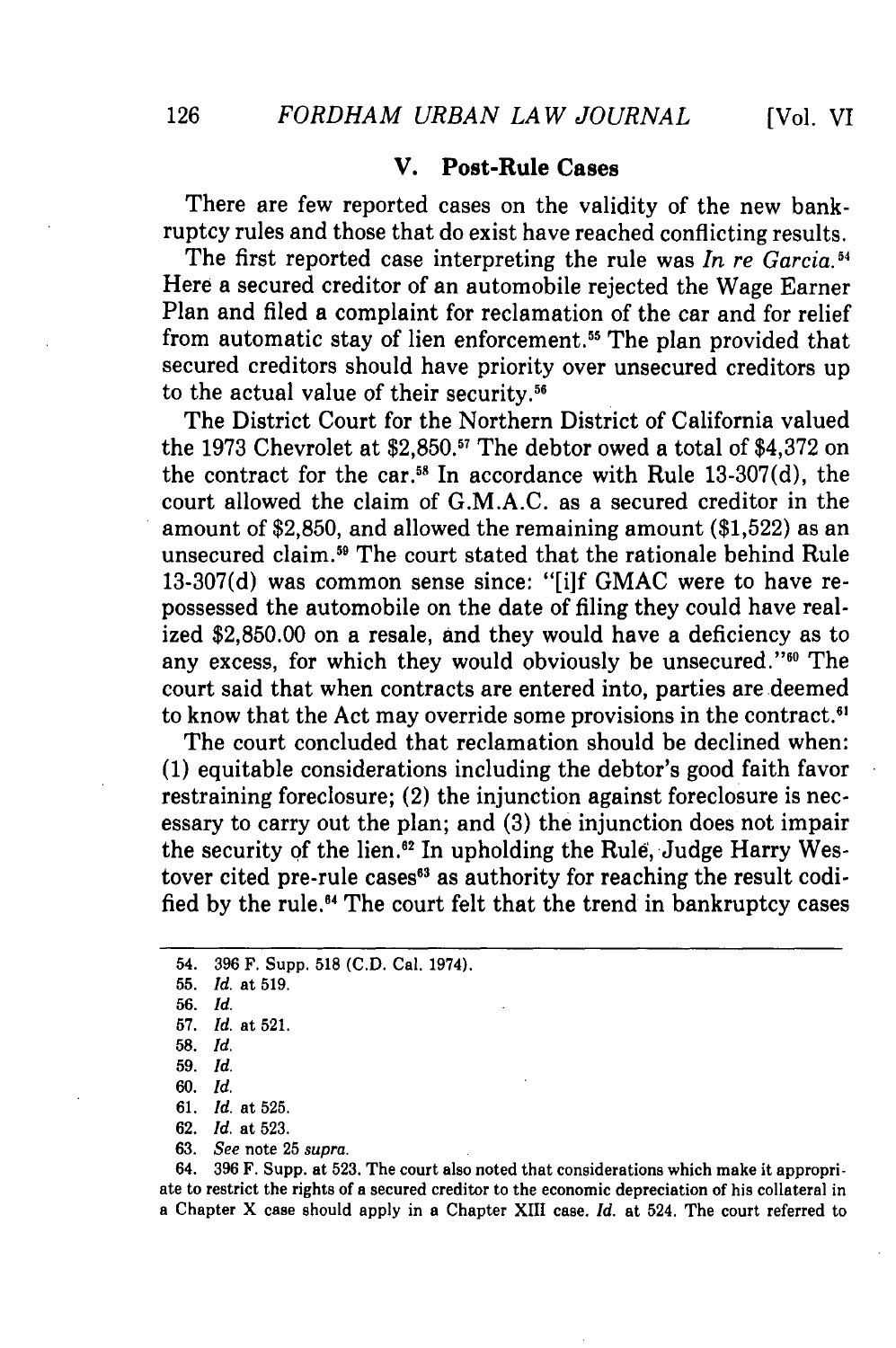is in the direction of restraining secured creditors if necessary to rehabilitate the debtor.<sup>65</sup>

One year later, the District Court for the Northern District of California again interpreted the new bankruptcy rule in *In re Moralez.*<sup>66</sup> The debtors at the time of filing had an automobile which was financed by the Wells Fargo Bank.<sup>67</sup> The agreed balance due was \$5,267.<sup>68</sup> The car was valued under Rule 13-307(d) at \$3,913. The trustee informed Wells Fargo that he would honor the bank's claim up to \$3,913 and that the balance of \$1,354 would be considered unsecured.<sup>69</sup> The bank sought an order requiring the trustee to maintain the contract payments until the \$5,267 was paid. The Bankruptcy Court granted the bank's motion and found that Rule 13-307(d) constituted a substantive change in the law thus exceeding the Supreme Court's rule making power.<sup>70</sup>

The trustee in bankruptcy appealed, and the district court held that the Rule was invalid<sup> $n$ </sup> since it modified a secured creditor's substantive right to full performance of a secured installment contract." The court concluded that the rule was outside the rule making power granted the Supreme Court under 28 U.S.C. § 2075. <sup>7</sup>

The bankruptcy trustee claimed that, according to the Advisory Committee's Notes to Rule 13-307(d), the Rule is merely an adaptation of section 93(h),74 which prescribes certain valuation procedures and thus is merely procedural.75 He argued that the Rule did not

- 68. *Id.*
- 69. *Id.*
- 70. *Id.*
- 71. *Id.* at 1355.
- 72. *Id.*

**73.** *Id.*

74. 11 U.S.C. § **93(h)** (1970) reads as follows:

The value of securities held by secured creditors shall be determined by converting the same into money according to the terms of the agreement pursuant to which such securities were delivered to such creditors. . **.** . Such determination shall be under the supervision and control of the court.

75. 400 F. Supp. at 1354.

*Hallenbeck v. Penn Mutual Life Ins. Co.,* 323 F.2d 566, 571 (4th Cir. 1963) as authority for the premise that the parallel structure and common purposes of the Bankruptcy Chapters should not be ignored and that the statutes which relate to the same persons or things or same class may be regarded *in pari materia.*

<sup>65. 396</sup> F. Supp. at 523.

<sup>66. 400</sup> F. Supp. 1352 (N.D. Cal. 1975).

<sup>67.</sup> *Id.* at 1354.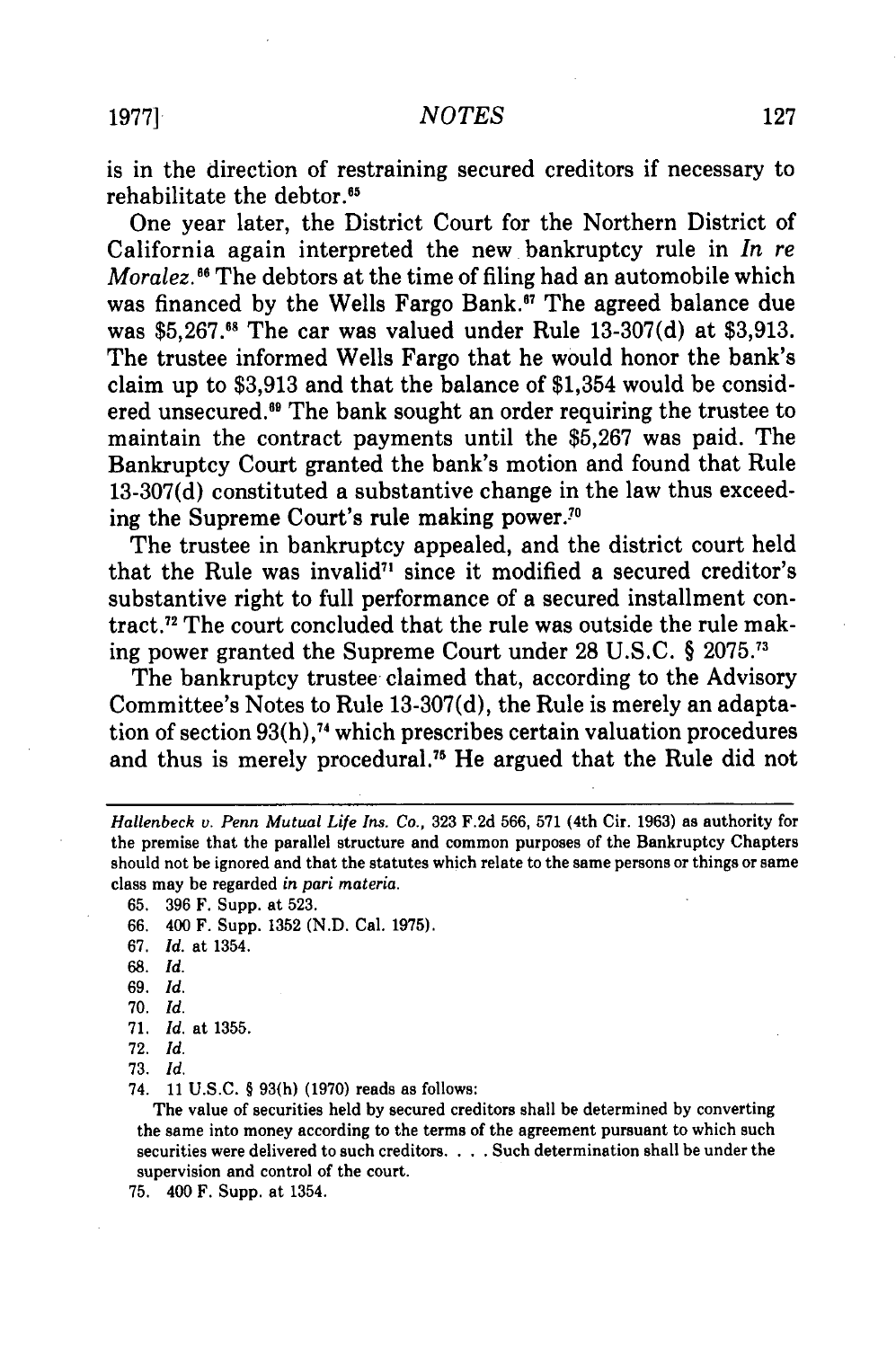modify the creditor's right to his security, but only adopted a procedure for valuing the security." Judge Orrick rejected these arguments. He concluded that section 93(h) is inapplicable to Chapter XIII proceedings and thus Rule 13-307(d) does not incorporate the procedural elements of section 93(h).77 He considered the Rule substantive and outside the Supreme Court's power.<sup>71</sup>

In *In re Wall,79* the District Court for the Eastern District of Arkansas also considered this substantive versus procedural issue. In *Wall* a creditor claimed to have a secured debt in the amount of \$3,600 for a car.<sup>80</sup> The Bankruptcy Court, pursuant to Rule 13-307(d), valued the car at \$2,600.and said that monthly payments under the contract would be reduced to pay the \$2,600 over the remaining contract term.<sup>81</sup> The court concluded that the creditor would not be affected by the plan even though it was to receive less than the contract monthly payments.<sup>82</sup>

On appeal, the creditor urged that Rule 13-307(d) abridged a substantive right since it impaired contract rights.<sup>83</sup> Citing one line of pre-rule cases,<sup>84</sup> the creditor contended that a Chapter XIII plan cannot provide for less than full contract monthly payments to secured creditors.<sup>85</sup> The District Court for the Eastern District of Arkansas disagreed.

The court approached the challenge to the Bankruptcy Rule by considering the history of the Rules. Since the Supreme, Court adopted the Rules after scrutiny by panels of outstanding experts and review by Congress, the court believed that a strong presumption exists that the Rules neither modified nor abridged any substantive rights.8" Judge Oren Harris pointed out the additional strong presumption that had the Supreme Court "overstepped the authority delegated by the Congress, such transgression would have

- **82.** *Id.*
- **83.** *Id.*
- 84. *See* text accompanying note 21 *supra.*
- **85.** 403 F. Supp. at **358.**
- **86.** *Id.* at **360.**

128

<sup>76.</sup> *Id.*

<sup>77.</sup> *Id.* at **1355.**

**<sup>78.</sup>** *Id.*

**<sup>79.</sup>** 403 F. Supp. **357 (E.D.** Ark. **1975).**

**<sup>80.</sup>** *Id.* at **358.**

**<sup>81.</sup>** *Id.*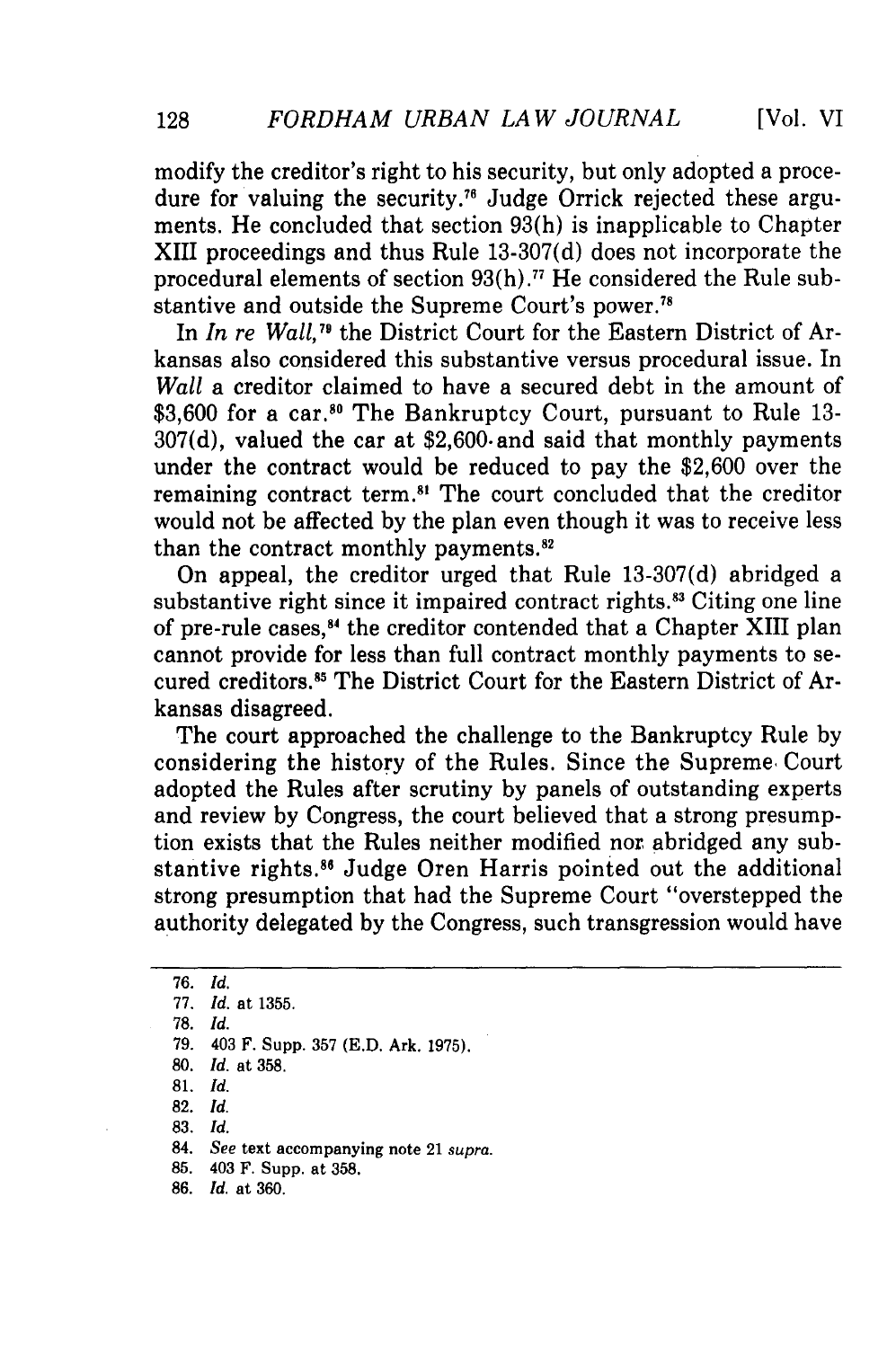been noted and the offending rule modified or deleted upon review."<sup>87</sup>

The court also cited *HFG Co. v. Pioneer Pub. Co.*,<sup>88</sup> as laying down the following rule of construction to deal with Bankruptcy Rules:89

[t]he rules having been prescribed by the Supreme Court, as rules of procedure under the limitation imposed by Congress that the substantive rights of any litigant should not be altered, it would appear that one who asserts that this rule (or any rule) deals with matters of substantive law rather than procedure carries a heavy burden."

The court also concluded that, absent the Rule, it would have followed the "liberal" pre-rule decisions." Thus, the result required by the Rule would have been reached; the secured creditor would have been enjoined from reclamation of the collateral, provided that (1) the security was not impaired, (2) the injunction was necessary to preserve the plan, and (3) equitable considerations favored the injunction.<sup>92</sup> The court believed that the creditor was not "adversely dealt with" by the plan since reclamation and sale would leave him with the same or greater unsecured debt.<sup>93</sup>

The most recent case dealing with the validity of Rule 13-307(d) is *In re McKee.*<sup>94</sup> The debtor there had a \$5,800 balance due on a car contract. Pursuant to Rule 13-307(d) the Bankruptcy Court valued the car at \$3,700.<sup>95</sup> The District Court for the Eastern District of Arkansas classified the creditor as a secured creditor to the extent of the value of the collateral (\$3,700) and as an unsecured creditor for the balance.<sup>96</sup> The issue raised was whether Rule  $13-307(d)$ , "by restricting the secured creditor's right to either full contract payments or repossession of the collateral, falls outside the rulemaking power of the Supreme Court.  $\ldots$  "<sup>97</sup> The creditor argued that a

87. *Id.* 88. 162 F.2d 536 (7th Cir. 1947). 89. 403 F. Supp. at 359. 90. 162 F.2d 539. 91. 403 F. Supp. at 360. *See* notes 25-33 and accompanying text *supra.* 92. *Id.* 93. *Id.* 94. 416 F. Supp. 652 (E.D. Ark. 1976). 95. *Id.* at 653. 96. *Id.* 97. *Id.* at 653-54.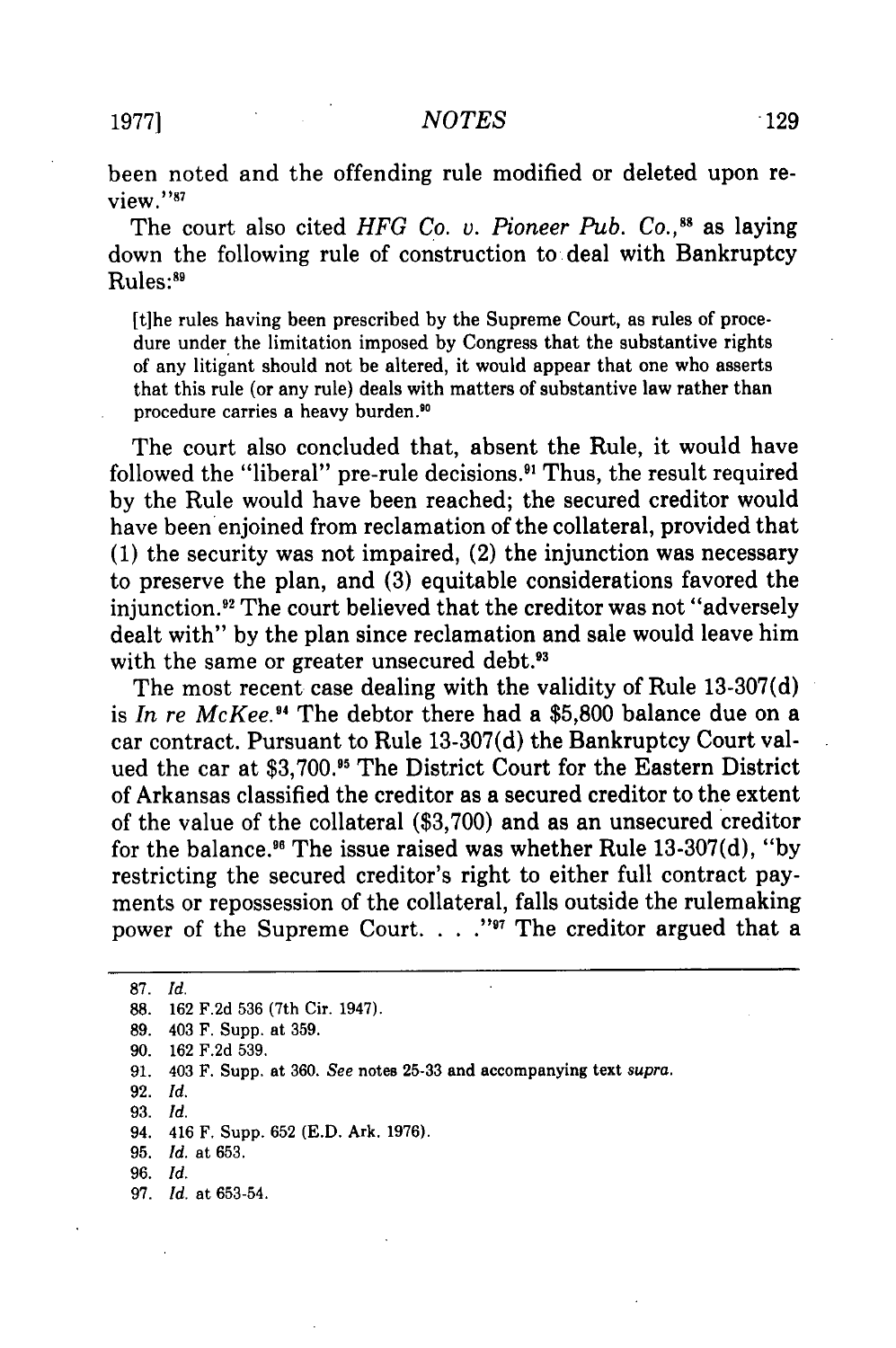substantive right was modified.<sup>98</sup> Without much analysis, the district court, citing *Wall*,<sup>99</sup> upheld the validity of the Rule.<sup>100</sup>

#### **VI.** Conclusion

The conflicting opinions concerning the rights of secured and partially secured creditors are indicative of the uncertainty which still prevails in many courts regarding the judicial function in Chapter XIII proceedings. There is a balancing problem between the rights of the creditors and the viability of the Wage Earner Plan. The courts must balance three principles: first, impairment of contract rights is the essence of our bankruptcy system;<sup>101</sup> second, the due process clause of the Constitution compels preservation of the secured and partially secured creditors' rights,<sup>102</sup> and thus, courts must guarantee such creditors payment to the value of their security; and third, the courts have an obligation to implement the congressional purpose that Wage Earner Plans should succeed whenever possible. $103$ 

In balancing these three principles, the courts should implement all Wage Earner Plans which properly preserve a secured and partially secured creditor's interest in his collateral. In granting the creditor the value of his security, the creditor is getting what he bargained for when the contract was made.<sup>104</sup>

Most, if not all, wage earners filing under Chapter XIII have one or more partially secured creditors. **By** ignoring the value of the security and **by** relying on strict compliance with the contract terms, courts seem to assume that, but for the, Wage Earner Plan,

Congress has the power to regulate property rights and has exercised that power in the form of the Bankruptcy Act. The Bankruptcy Act becomes a part of every contract made, whether or not expressly stated in the contract **. .** a creditor should not have a veto power over a wage earner's plan unless it can be shown that the plan is violative of due process; that is to say constitutes a taking of property without due process. *Id.* at **1115.**

104. Collier suggests that if distribution in Chapter XIII is to be in the best interests of all creditors, creditors should expect to receive no more than they would on liquidation. **9** Collier, Bankruptcy § **9.17** (14th ed. **1976).**

**<sup>98.</sup>** *Id.* at 654.

**<sup>99.</sup>** 403 F. Supp. **357 (E.D.** Ark. **1975).** *See* text accompanying notes **74-87** *supra.*

**<sup>.100.</sup>** 416 F. Supp. at 654.

**<sup>101.</sup>** Hanover Nat'l Bank v. Moyses, **186 U.S. 181 (1902).**

<sup>102.</sup> **U.S. CONST.** amend V.

**<sup>103.</sup>** The court in *In re Teegarden,* **330** F. Supp. 1113 **(E.D. Ky. 1971),** discussed the constitutional problem as follows: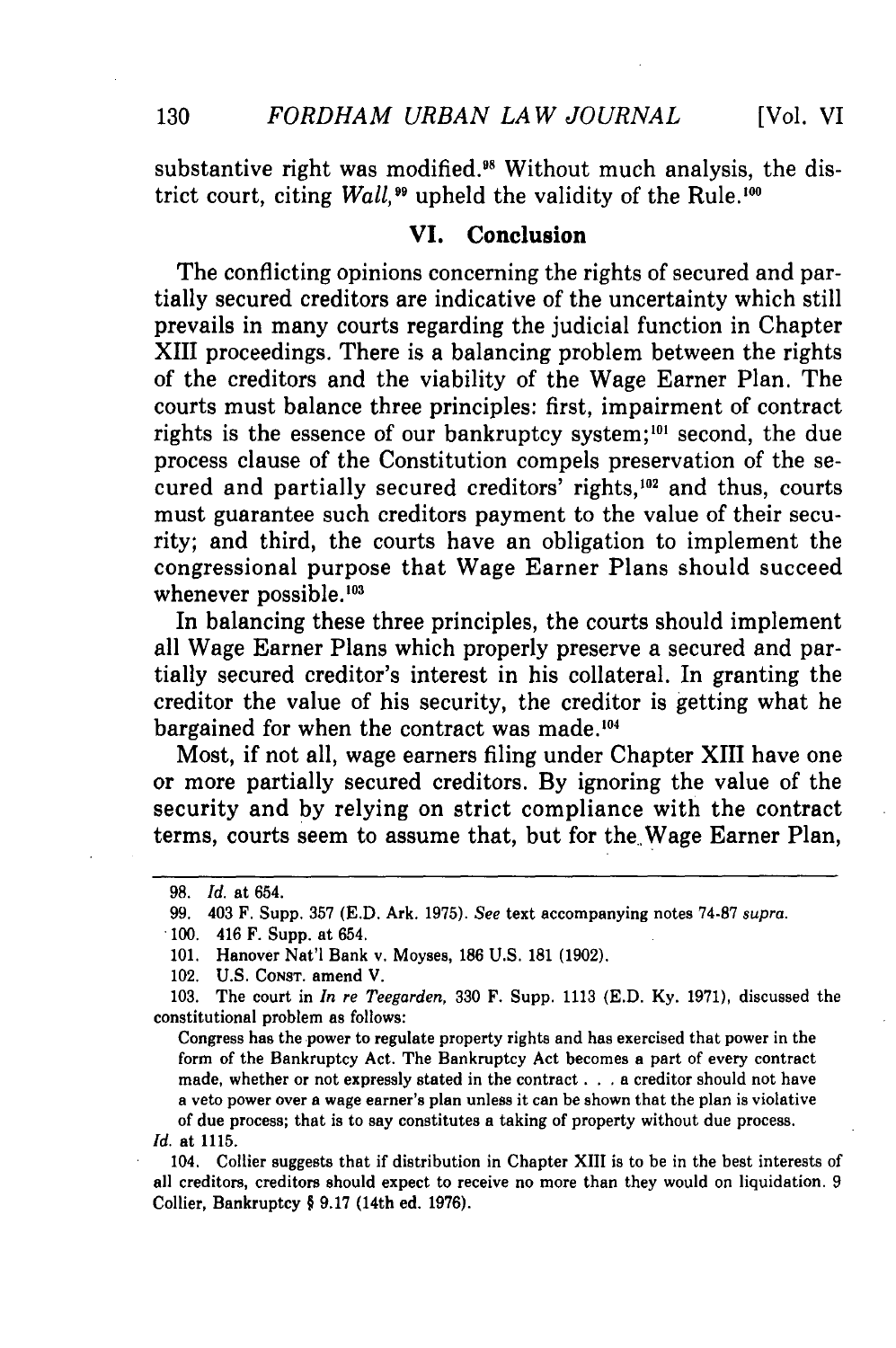#### *NOTES*

the contract payment would be forthcoming in the normal course of events.<sup>105</sup> The more realistic view adopted by other courts recognizes that the debtor's financial plight, and not the Wage Earner Plan, renders the creditor's legal right to payment unenforceable.<sup>106</sup> Thus, the rights to the security are the only rights of the secured creditor which could be harmed by the plan, and the economic worth of such rights depends on the value of the security. This is the view embodied by Rule 13-307(d).

Consumer bankruptcy has become a growing social and economic problem in the United States. The reasons for this are not obscure. The expansion and change in the consumer credit field since World War II has been revolutionary. The burgeoning growth of consumer credit has been matched by a corresponding rise in the number of consumer bankruptcies. Advertising has taught consumers that cash is old-fashioned and that bankruptcy need not be a deterrent to incurring a new debt. Thus, in an environment where credit is easily obtained, more consumers will overextend themselves and turn to Wage Earner Plans to salvage their finances.

Much of the modern consumer credit extended takes the form of secured obligations, due to the widespread use of the Uniform Commercial Code and the relative ease with which security interests may be perfected under Article Nine of the Code.<sup>107</sup> The essence of the consumer credit system is that credit is extended in reliance upon and is expected to be paid from the debtor's future earnings. The Chapter XIII Wage Earner Plan is one of the few methods currently available which envisions the payment of past obligations via promises to pay out of future earnings.<sup>108</sup> If the Wage Earner

*106. See* note 25 *supra.*

 $\mathbf{C}$ 

107. *See* King, *Some Thoughts on Article 9 of the Uniform Commercial Code and the Bankruptcy Act,* 72 Com. L. J. 203 (1967).

108. Alternative methods of relief which may be sought by the wage earning debtor include voluntary private debt adjustment with a budget planner or consolidation of debt by a small loan. Chapter XIII has the advantages of continual judicial supervision of the plan and the ability of the bankruptcy court to invoke its injunctive powers in dealing with creditors rather than relying merely on persuasion. *See* Comment, *Relief for the Wage-Earning Debtor: Chapter XIII, or Private Debt Adjustment?,* 55 Nw. U. L. Rev. 372 (1960).

<sup>105.</sup> As the court in *Teegarden* said:

If creditors had an absolute right to receive payments in accordance with the terms of the contract **. . .** there would be no purpose served by wage earner's plans. If debtors could satisfy their debts according to the terms of the contracts creating them, then they would not need the benefits of a wage earner's plan.

<sup>330</sup> F. Supp. 1113, 1115 (E.D. Ky. 1971).